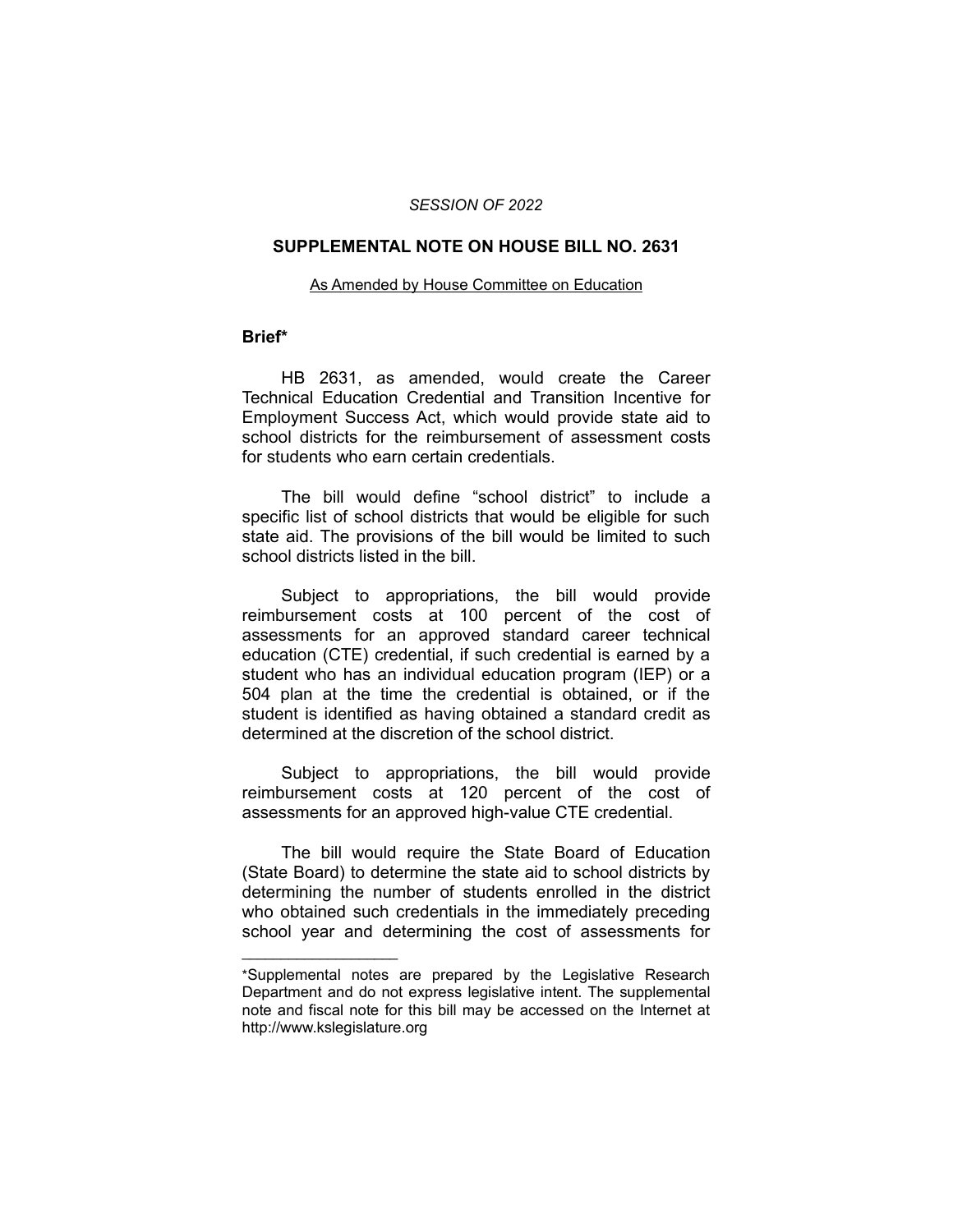each such credential obtained, multiplying such amount by 1.2 for high-value CTE credentials. The bill would require the State Board to follow the usual process of certifying to the Director of Accounts and Reports the amount due to school districts, who would be required to draw a warrant on the State Treasury payable to the treasurer of the school district. The treasurer of the school district would then be required to credit the amount to the Career Technical Education Fund of the school district for purposes of the Fund, and the bill would require such funds to be used to cover the cost of the approved credential assessments.

The bill would also require the State board, on or before July 31, 2022, and every July 31 thereafter, to approve a list of high-value industry-recognized credentials and a list of standard industry-recognized credentials. The State Board would be required to consult with the Secretary of Labor, the Secretary of Commerce, and representatives of industries that recognize career technical education credentials.

## **Background**

The bill was introduced by the House Committee on Appropriations at the request of Representative Murphy.

# *House Committee on Education*

In the House Committee hearing, representatives of the Education Services Staff Development Association of Central Kansas, Kansas Association of Community Colleges Trustees, Stafford High School, and USD 216 Deerfield provided **proponent** testimony.

Written-only proponent testimony was provided by representatives of Cowley College, the Kansas Association of School Boards, the Kansas Commission on Disability Concerns, the State Board, the Wichita Regional Chamber of Commerce, and a private citizen.